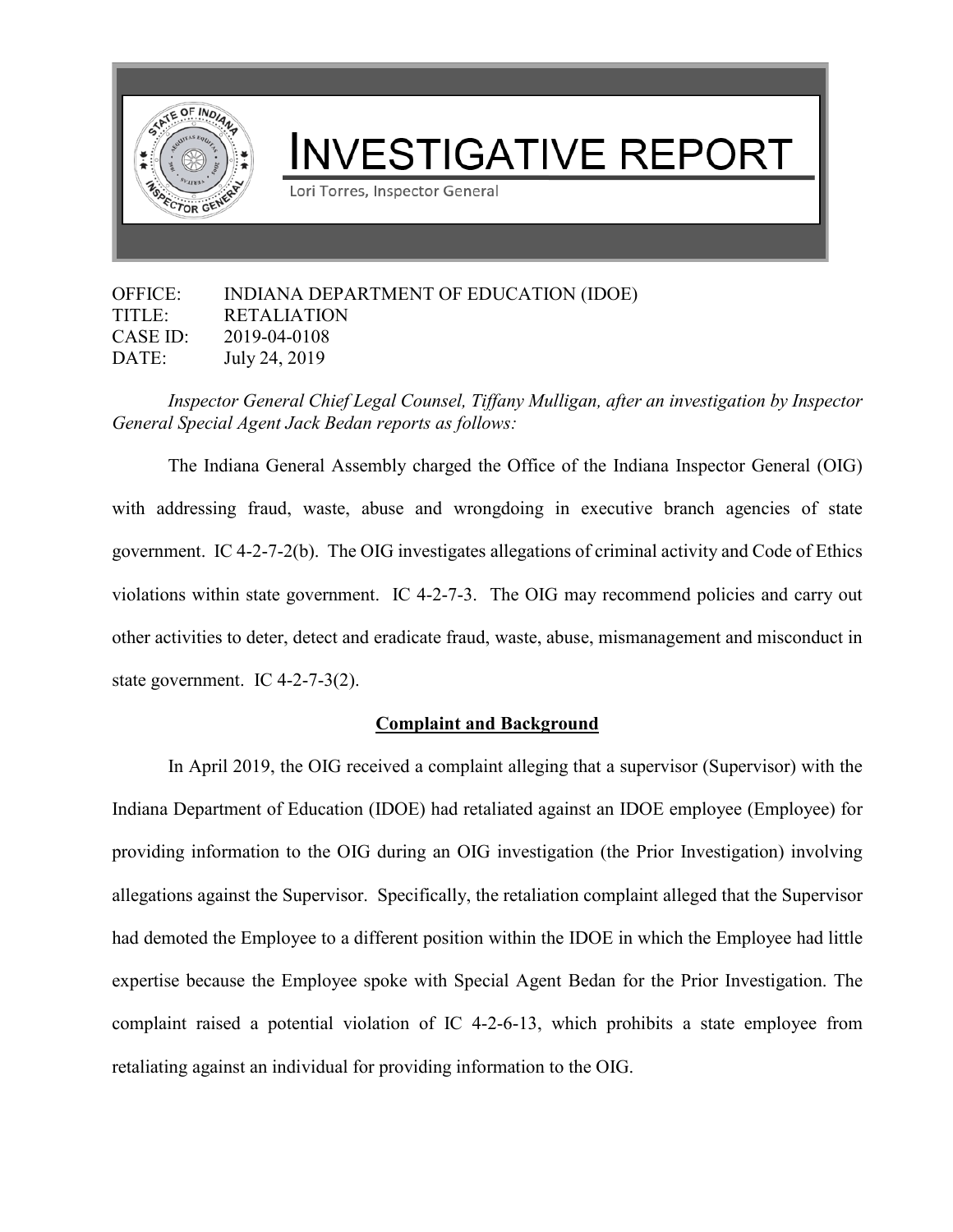Special Agent Bedan had interviewed the Employee in March of 2019, during the Prior Investigation. The OIG closed the Prior Investigation for insufficient cause.

## **Investigation**

OIG Special Agent Bedan investigated the retaliation allegations against the Supervisor. During the course of his investigation, Special Agent Bedan interviewed several current and former IDOE employees, including the Employee. He also obtained and reviewed documents, including job descriptions and emails.

Special Agent Bedan learned that the Employee served in one position when he interviewed the Employee for the Prior Investigation in March of 2019. In April of 2019, IDOE reassigned the Employee to a different position. The reassignment did not involve a change in pay but involved a new title and job description.

Special Agent Bedan interviewed the Employee, who told Special Agent Bedan that the new job was not within the Employee's "skill set" and that the Employee was "being set up to fail." The Employee stated that before the OIG's Prior Investigation into the Supervisor, the Employee had reported to IDOE other concerns regarding the Supervisor. In a separate interview with Special Agent Bedan, the Employee said that he or she had told only one person that the Employee had spoken with Special Agent Bedan about the Prior Investigation; however, the Employee believes people are aware that the Employee talked with him because of "buzz" in the office.

Special Agent Bedan interviewed one individual, who stated that the Employee's pay did not change with the reassignment; however, the new position appeared to be a demotion because of the change of title. This individual also stated that he or she was not involved in any discussion or decision to reassign the Employee. The individual later learned that IDOE leadership wanted the Employee in the new position because of the Employee's background and knowledge of the office.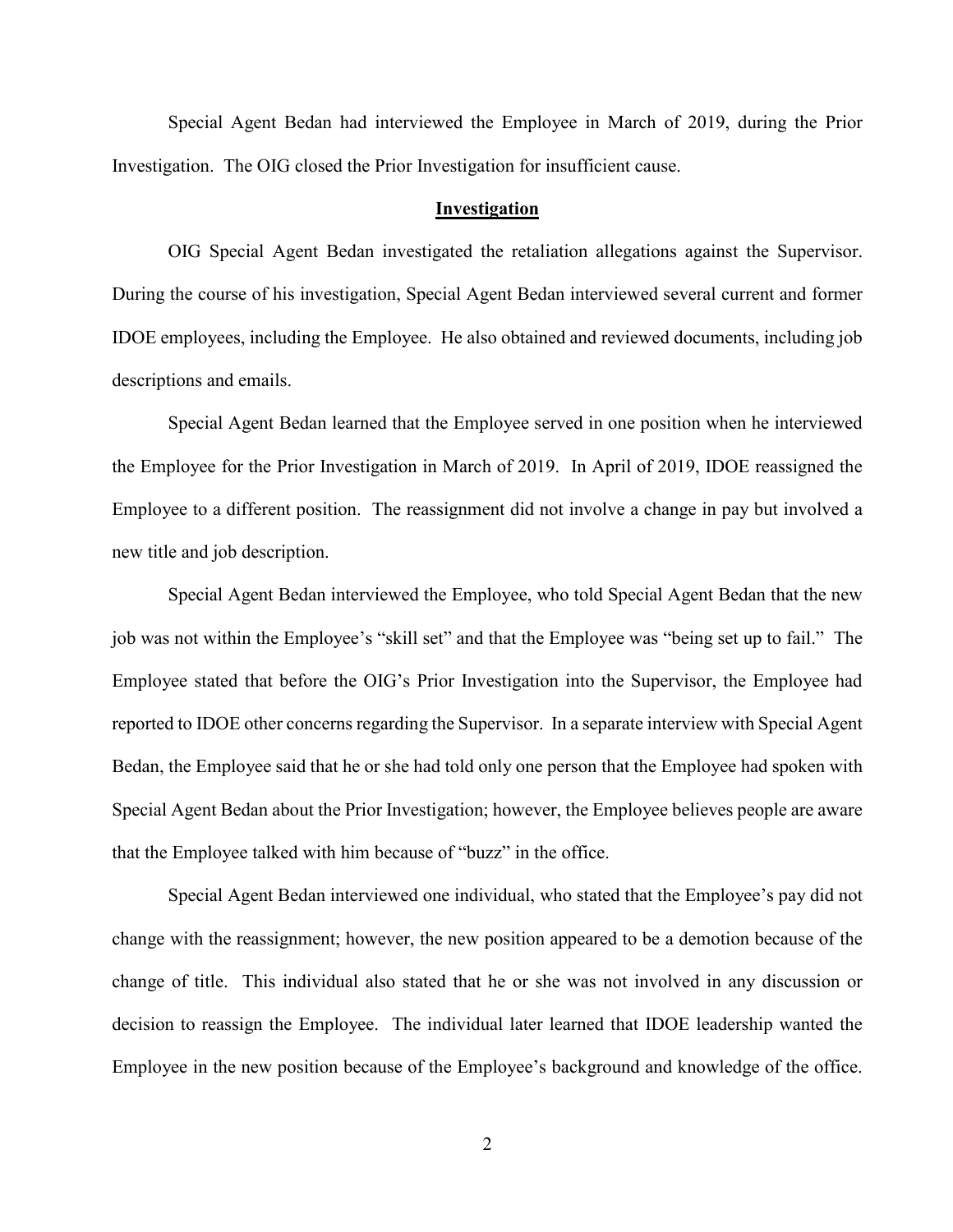This individual did not have any information to show that the reassignment was retribution for talking with the OIG. The individual also stated that he or she did not know how the Supervisor would have known that the Employee had spoken with Special Agent Bedan during the Prior Investigation.

Special Agent Bedan interviewed another individual. This individual expressed concern that IDOE leadership has a pattern of reorganizing the agency, putting employees in different departments, and then eliminating the employees. This individual stated that the Supervisor did not like the Employee, but the individual did not state that he or she believed the Supervisor retaliated against the Employee for talking with the OIG.

Special Agent Bedan also interviewed a third individual. This individual stated that he or she was not involved in the decision to reassign the Employee, but the individual was aware of the reassignment. He or she believed several individuals, including the Supervisor, were involved in the decision to reassign the Employee. The individual said that the Employee's reassignment was not a demotion and that the Employee did not lose any money with the new position. The individual further explained that IDOE leadership makes reassignments frequently because education does not remain static. The individual stated that the Employee is a valued employee and IDOE leadership put the Employee in the new position because they thought the Employee would do well in it due to the Employee's experience and expertise. The individual stated that he or she does not believe anyone retaliated against the Employee.

Special Agent Bedan also reviewed the Supervisor's emails from the date that he first interviewed the Employee for the Prior Investigation to the date that IDOE reassigned the Employee to the new position. He found no emails in the Supervisor's account during this time period to demonstrate that the Supervisor reassigned the Employee in retaliation for the Employee providing information to the OIG.